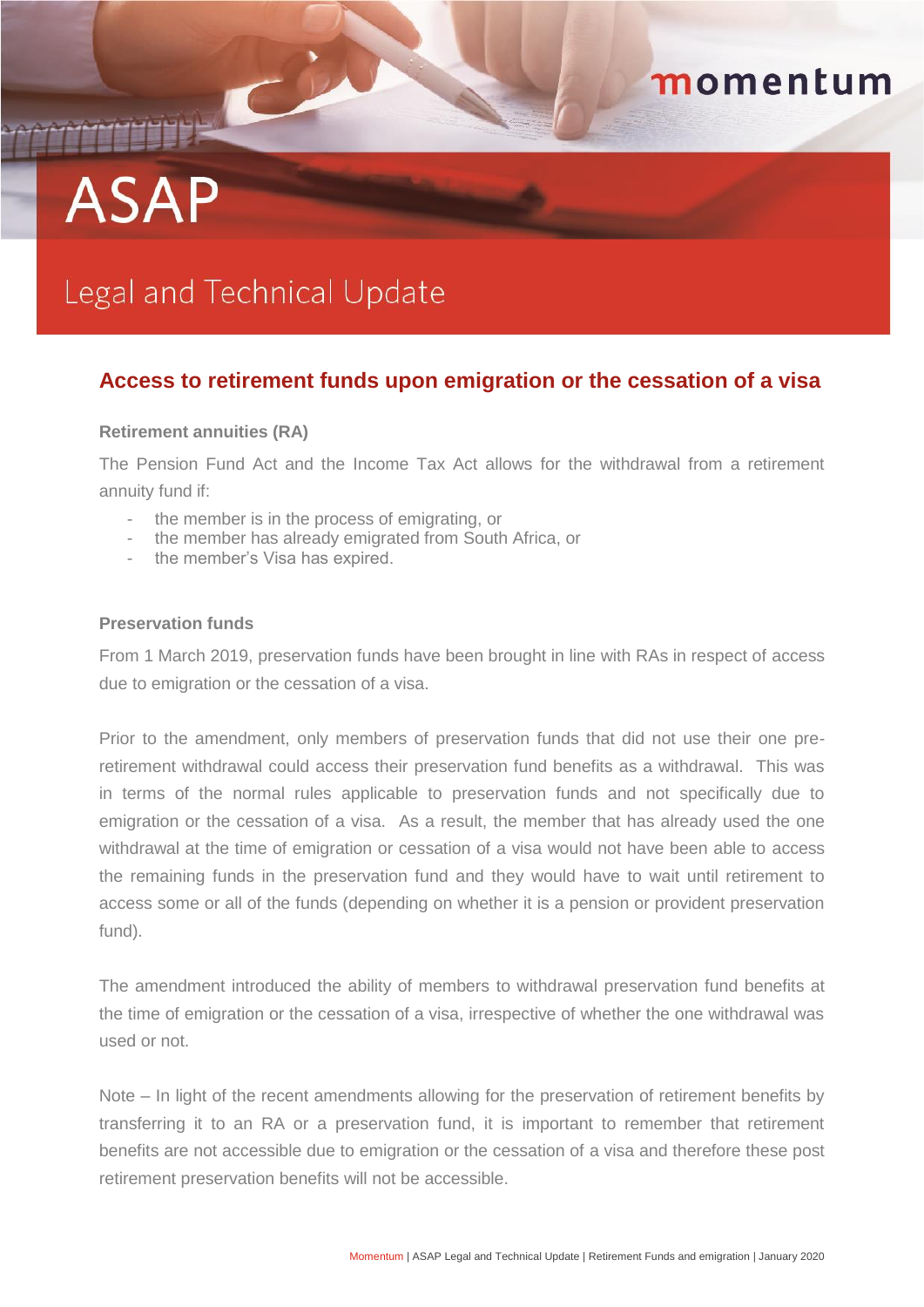#### **Emigration clarified**

It is important to understand what is defined as emigration by the SA Reserve Bank (SARB) and SARS. The Exchange Control Handbook determines that all SA residents are able to emigrate insofar they leave the country to reside in any other country outside the CMA (includes Namibia, Lesotho, Swaziland).

The definition of resident refers to someone (a natural person) that is permanently resident in SA or domiciled here. Permanent residency for this purpose is not directly linked to a permanent residence permit or citizenship. Therefore, a foreign national that is permanently resident in SA can also be seen to emigrate when leaving the country on a permanent basis. This is a subjective test and circumstances and duration spent in the country will be considered.

If a foreign national enters the country on a temporary basis (for example on a temporary working visa) and that person makes a declaration to the authorized dealer that he/she is in SA for a limited period of time and intends to return to the country of origin when the contract is terminated, that individual will not be able to emigrate – in this instance the cessation of the Visa can result in access to the retirement annuity.

(Note all major banks are authorized dealers that act as agents of the SARB for the purposes of exchange control and clients should consult with their banks to gain clarity on their specific circumstances.)

When advising a foreign national on an investment in a retirement annuity it is important to determine the future access to the funds prior to making the recommendation. If it is found that the person cannot emigrate from SA as shown above or there is no Visa that will expire, it is important to explain that access to the retirement annuity will be restricted until retirement, disability or death (or if the retirement annuity is made paid up and the value in that fund is less than R7 000).

#### **Important note:**

Access to a retirement annuity due to emigration or the cessation of a Visa is restricted to any time **prior** to the retirement date being reached. No withdrawal due to emigration or the expiry of a Visa will be allowed after the retirement date. If a person has reached the retirement date as defined in the rules of the fund, they will only be entitled to a maximum 1/3 cash lump sum.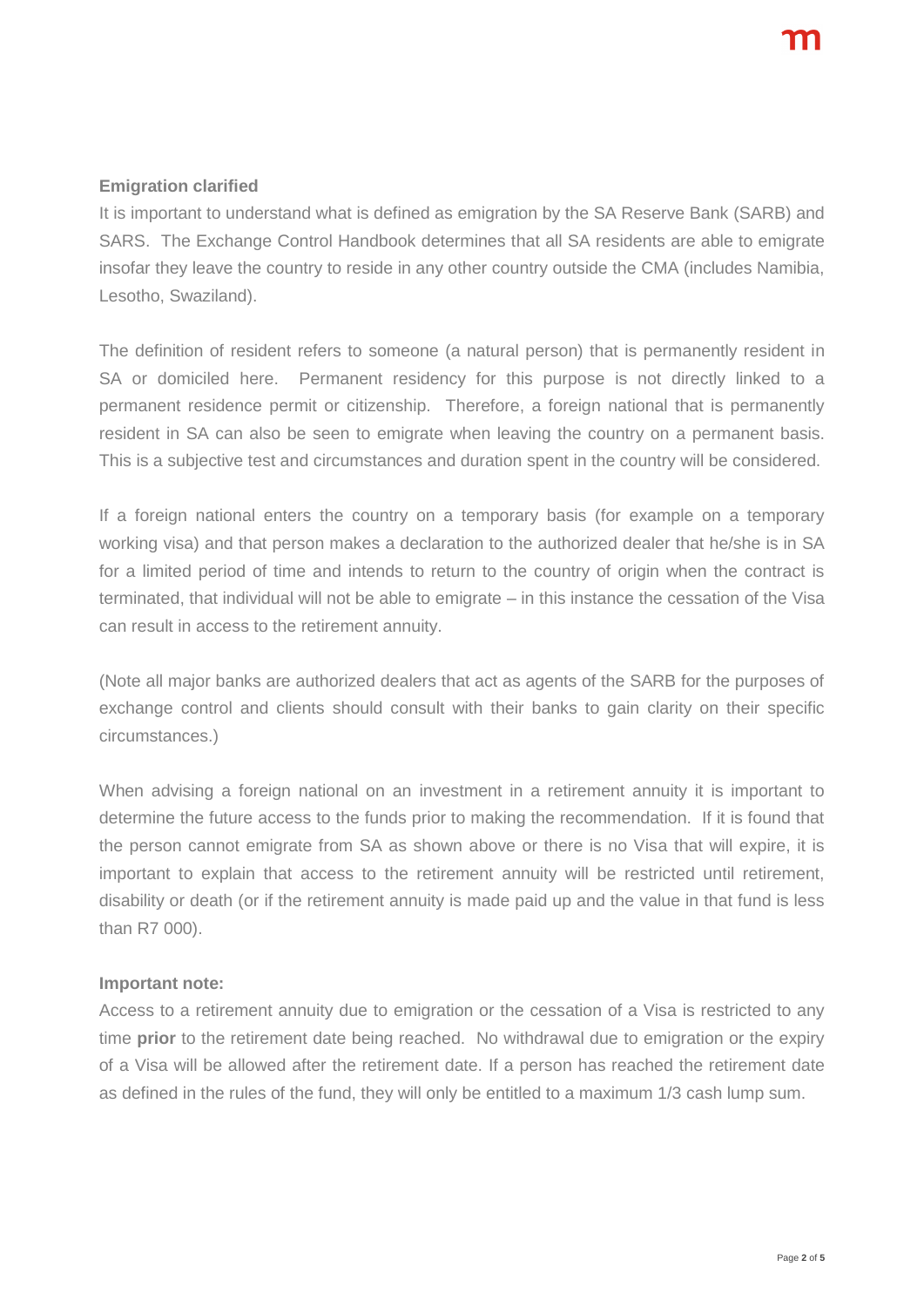Each retirement annuity fund rules are unique. The Momentum fund rules define the retirement date as the date on which the member has formally requested retirement from the fund and all the administrative requirements necessary to give effect to the instruction has been met provided that the member is eligible to retire on that date in terms of the Income Tax Act.

Therefore, if a client is older than 55 and the member has not yet informed the fund of the wish to retire, the retirement date has not been reached and withdrawal due to emigration or the cessation of a Visa will be possible.

#### **Administrative requirements to access funds due to EMIGRATION:**

The administration requirements no longer support a process to be following during the emigration process. Access to the RA will therefore only be possible once the emigration process is concluded and all the required documents are available.

The fund will complete a manual Form C for retirement annuities and a Form B for preservation funds, and the following administrative documents will be required:

- A letter from the Authorised dealer to confirm that the emigration was recognised by the South African Reserve Bank for purposes of exchange control;
- A copy of the:
	- o Tax Clearance Certificate in respect of emigrations issued by SARS; or
	- o 'Tax Compliance Status Pin issued'; or
	- o An affidavit indicating the reason a TCC cannot be provided; and
- The member's certificate of residence obtained from the relevant Tax Authority of the country in which the member resides.

#### **NOTE:**

- Only a certificate of residence issued by the Tax Authority of the country in which the member resides in accordance with the Double Taxation Agreement (DTA) between SA and the country of residence will be accepted.
- If there is no DTA in place the member must still obtain a certificate of residence from the relevant Tax Authority or an immigration and citizenship certificate.
	- o An immigration and citizenship certificate can only be accepted if there is no DTA in place between the Republic of South Africa and the new country of residence, or if the country has no taxation system.
	- $\circ$  If there is a DTA in place, the immigration and/or citizenship document cannot be accepted. In that case the Tax Authority must confirm residence for tax purposes.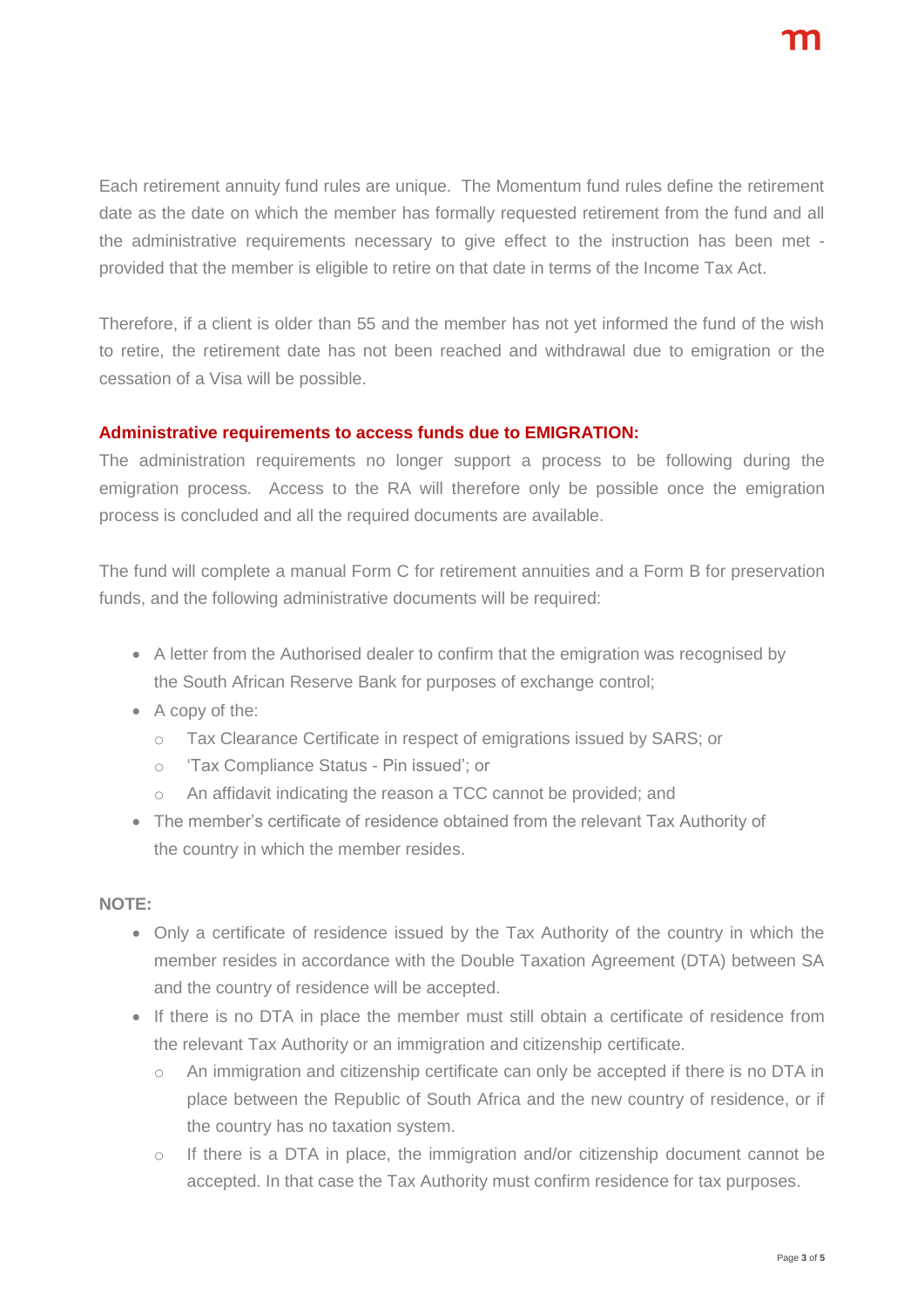#### **Administrative requirements to access funds due to EXPIRY OF VISA:**

The fund will complete a manual Form C in respect of the RA and a Form D for a preservation fund.

#### **The following supporting documents will be required:**

- A copy of the Certificate of residency obtained from the relevant Tax Authority of the country where the member permanently resides;
- A copy of the passport validating the exit from SA;
- A copy of the Visa indicating the expiry date and the applicable paragraph in the definition of 'Visa" in S1 of The Immigration Act in terms of which the Visa was issued.

#### **Note:**

Where a person belongs to more than one retirement annuity fund or preservation fund, nothing prescribes that a withdrawal must be made from all of the funds at the same time. The member can action the withdrawals as and when they deem it appropriate, as long as the abovementioned requirements are met.

This can be useful where an emigrant has already used the emigration allowance in the given year and where all excess funds are paid into a blocked rand account. The retirement annuity may provide a better net return than the blocked rand account due to the fact that there is no income tax payable on the returns generated in the fund. However, each case must be evaluated based on its own merits.

#### **Other retirement funds**

Where a member of a pension or provident fund leaves SA due to emigration or the expiry of a Visa, or for any other reason, the member will resign from their employment and the fund and will be entitled to withdraw the resignation benefit. The administrative process will be exactly the same as if the member resigned from the fund to join another employer and made the election to make a withdrawal.

#### **Living annuities**

No access to the living annuity capital is possible due to the emigration or visa expiry of an annuitant.

#### **Income tax implications**

The SA tax system is based on residency meaning that all SA tax residents are taxed on their worldwide income in SA.